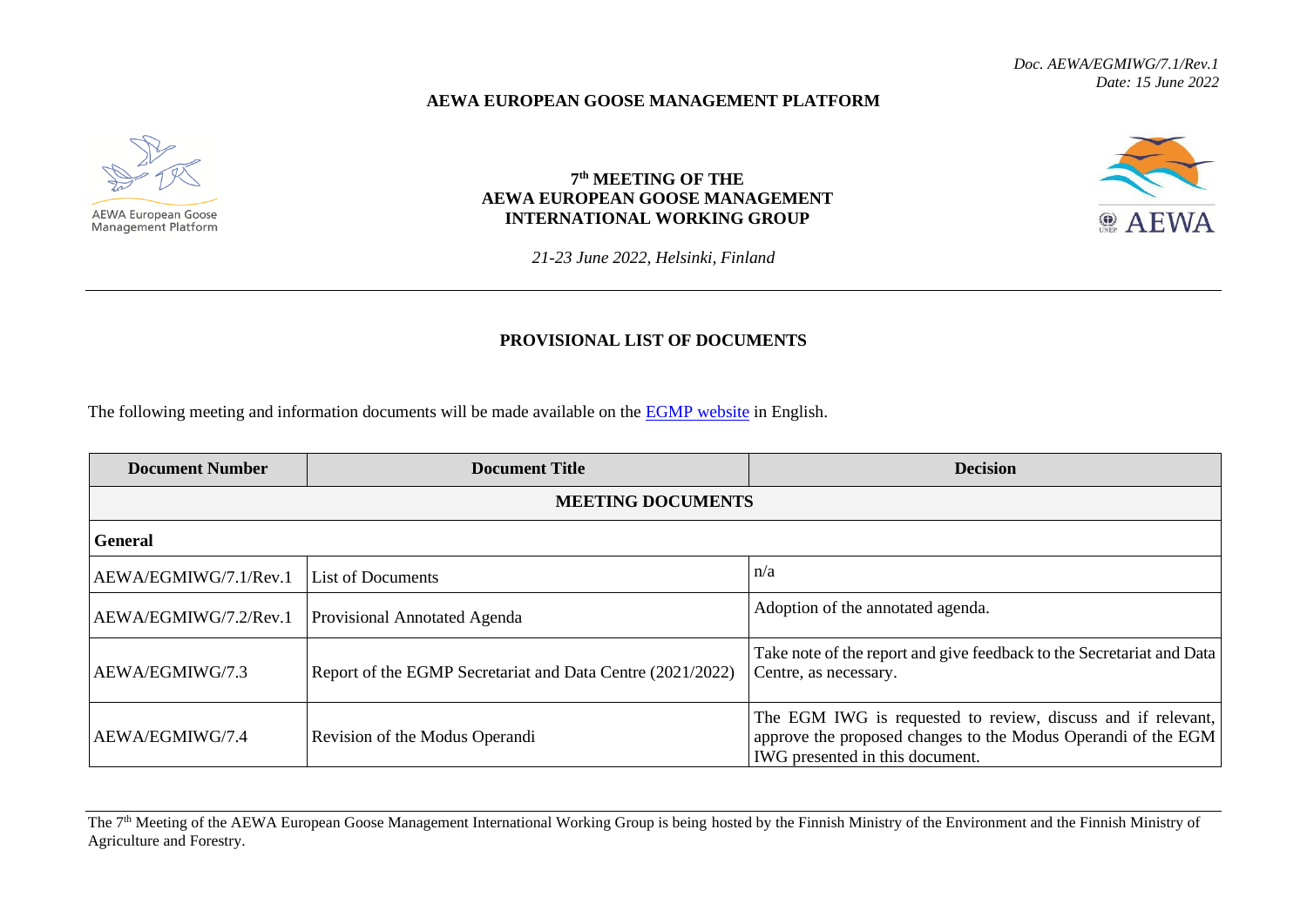| AEWA/EGMIWG/7.5                                          | <b>Update on EGMP National Reporting process</b>                                                                                              | Agree on the proposed template and workflow for submission of<br>EGMP National Reports in 2023 at EGM IWG8.                                                                                    |  |  |  |
|----------------------------------------------------------|-----------------------------------------------------------------------------------------------------------------------------------------------|------------------------------------------------------------------------------------------------------------------------------------------------------------------------------------------------|--|--|--|
| AEWA/EGMIWG/7.6                                          | Preliminary Overview of Communication Items and Tools for<br><b>EGMP</b> Communication                                                        | Take note of the overview and provide input to the document and<br>guidance to the Secretariat on future communication work in the<br>EGMP.                                                    |  |  |  |
| <b>Adaptive Flyway Management Programmes</b>             |                                                                                                                                               |                                                                                                                                                                                                |  |  |  |
| AEWA/EGMIWG/7.7                                          | Progress report. Adaptive Flyway Management Programme for<br>the East Greenland/Scotland & Ireland Population of the<br><b>Barnacle Goose</b> | The EGM IWG is requested to take note of the Status report,<br>acknowledge the proposed timeline for deadlines in 2022-2023 and<br>provide further guidance to the Secretariat and Data Centre |  |  |  |
| AEWA/EGMIWG/7.8                                          | Progress report Adaptive Flyway Management Programme for<br>the Russia/Germany & Netherlands Population of the Barnacle<br>Goose              | The EGM IWG is requested to take note of the Status report,<br>acknowledge the proposed timeline for deadlines in 2022-2023 and<br>provide further guidance to the Secretariat and Data Centre |  |  |  |
| AEWA/EGMIWG/7.9                                          | Progress report Adaptive Flyway Management Programme for<br>the NW/SW European Population of the Greylag Goose                                | The EGM IWG is requested to take note of the Status report,<br>acknowledge the proposed timeline for deadlines in 2022-2023 and<br>provide further guidance to the Secretariat and Data Centre |  |  |  |
| <b>Species Population Status Reports and Assessments</b> |                                                                                                                                               |                                                                                                                                                                                                |  |  |  |
| AEWA/EGMIWG/7.10/Rev.2                                   | 1. Introduction                                                                                                                               |                                                                                                                                                                                                |  |  |  |
|                                                          | 2. Svalbard Population of Pink-footed Goose (available 13 June<br>2022)                                                                       | Take note of the population status and harvest assessment<br>Adopt the preferred management option for 2022/2023                                                                               |  |  |  |
|                                                          | 3. Taiga Bean Goose (available 1 June 2022)                                                                                                   | Take note of the population status and harvest assessment<br>Adopt the preferred management option for 2022/2023                                                                               |  |  |  |
|                                                          | 4. NW/SW European Population of Greylag Goose                                                                                                 | Take note of the population status, harvest assessment and data<br>issues                                                                                                                      |  |  |  |
|                                                          | Russia/Germany & Netherlands Population of Barnacle<br>5.<br>Goose                                                                            | Take note of the population status, offtake assessment and data<br>issues.                                                                                                                     |  |  |  |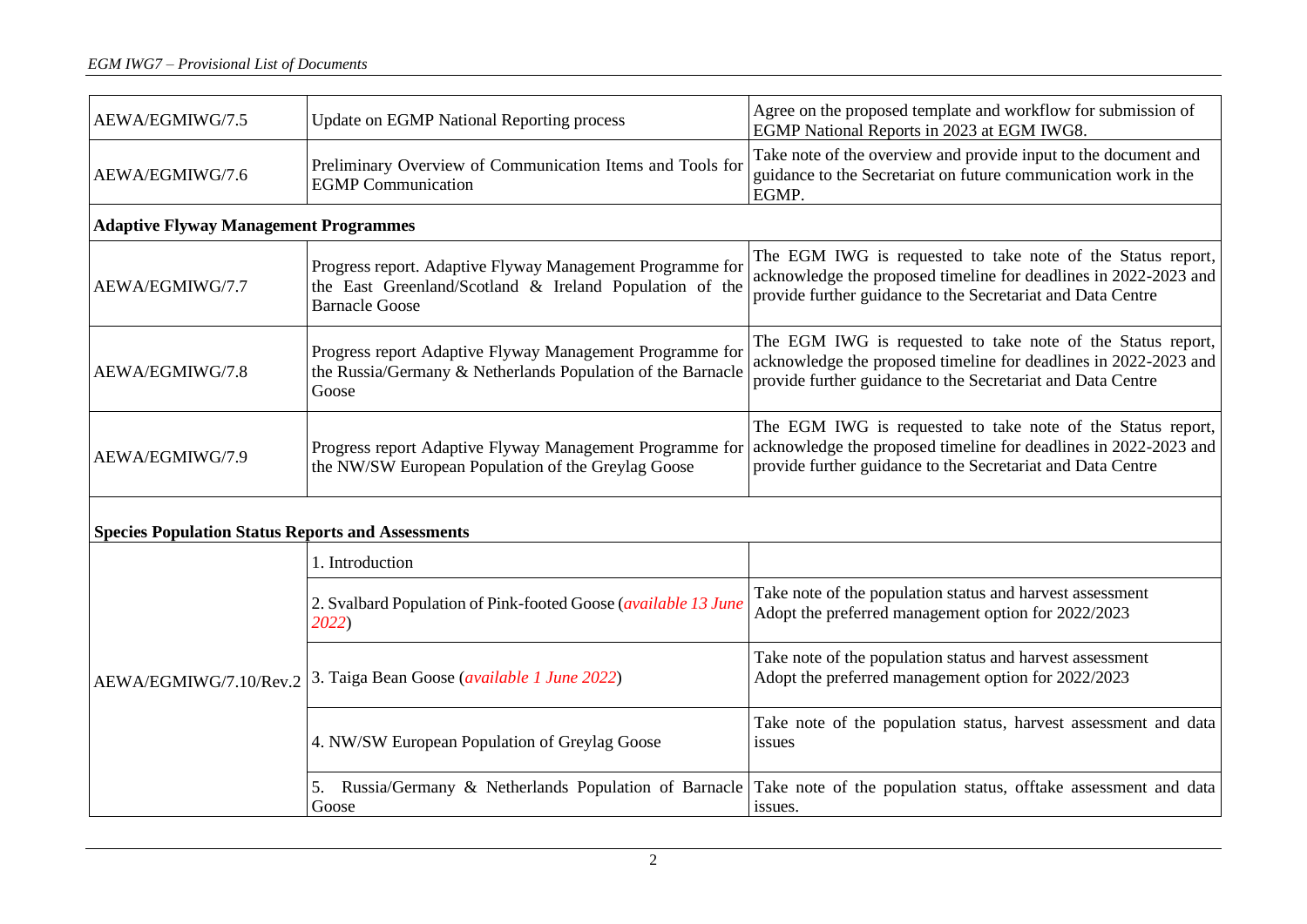|                                               |                                                                                                                                 | Decide on how to proceed with the coordination of derogations for<br>MU3, which is below this 200% threshold.                                                                                            |  |  |  |
|-----------------------------------------------|---------------------------------------------------------------------------------------------------------------------------------|----------------------------------------------------------------------------------------------------------------------------------------------------------------------------------------------------------|--|--|--|
|                                               | 6. East Greenland/Scotland & Ireland Population of Barnacle<br>Goose                                                            | Decide on how to proceed with the coordination of derogations, as<br>the population is below this 200% threshold.                                                                                        |  |  |  |
| <b>Task Force Reports and Recommendations</b> |                                                                                                                                 |                                                                                                                                                                                                          |  |  |  |
| AEWA/EGMIWG/7.11                              | Report and Recommendations of the EGMP Pink-footed Goose<br>Task Force and draft Workplan for 2022/2023                         | Take note of the task force report and recommendations and adopt<br>the annual workplan                                                                                                                  |  |  |  |
| AEWA/EGMIWG/7.12                              | Report and Recommendations of the EGMP Taiga Bean Goose<br>Task Force and draft Workplan for 2022/2023                          | Take note of the task force report and recommendations and adopt<br>the annual workplan                                                                                                                  |  |  |  |
| AEWA/EGMIWG/7.13                              | Report and Recommendations of the EGMP Barnacle Goose TF<br>(E. Greenland) Goose Task Force and draft Workplan for<br>2022/2023 | Take note of the task force report and recommendations and adopt<br>the annual workplan                                                                                                                  |  |  |  |
| AEWA/EGMIWG/7.14                              | Report and Recommendations of the EGMP Barnacle Goose TF<br>(Russia) Goose Task Force and draft Workplan for 2022/2023          | Take note of the task force report and recommendations and adopt<br>the annual workplan                                                                                                                  |  |  |  |
| AEWA/EGMIWG/7.15                              | Report and Recommendations of the EGMP Greylag Goose<br>Task Force and draft Workplan for 2022/2023                             | Take note of the task force report and recommendations and adopt<br>the annual workplan                                                                                                                  |  |  |  |
| AEWA/EGMIWG/7.16                              | Report and Recommendations of the EGMP Agriculture Task<br>Force and draft Workplan for 2022/2023                               | Take note of the task force report and recommendations and adopt<br>the annual workplan                                                                                                                  |  |  |  |
| <b>Finance and Administration</b>             |                                                                                                                                 |                                                                                                                                                                                                          |  |  |  |
|                                               | AEWA/EGMIWG/7.17/Rev.1   EGMP Finance Report 2021/2022                                                                          | Take note of this document and provide comments and advice, as<br>necessary, to the Secretariat and the Data Centre                                                                                      |  |  |  |
| AEWA/EGMIWG/7.18                              | Proposal for EGMP budget and costed Programme of Work for<br>2023                                                               | Review and approve the EGMP budget estimate for 2023 (Annex<br>$1)$ ;<br>Agree on the indicative scale of voluntary contributions (Annex 2);<br>Review and approve the proposed cPOW for 2023 (Annex 3). |  |  |  |